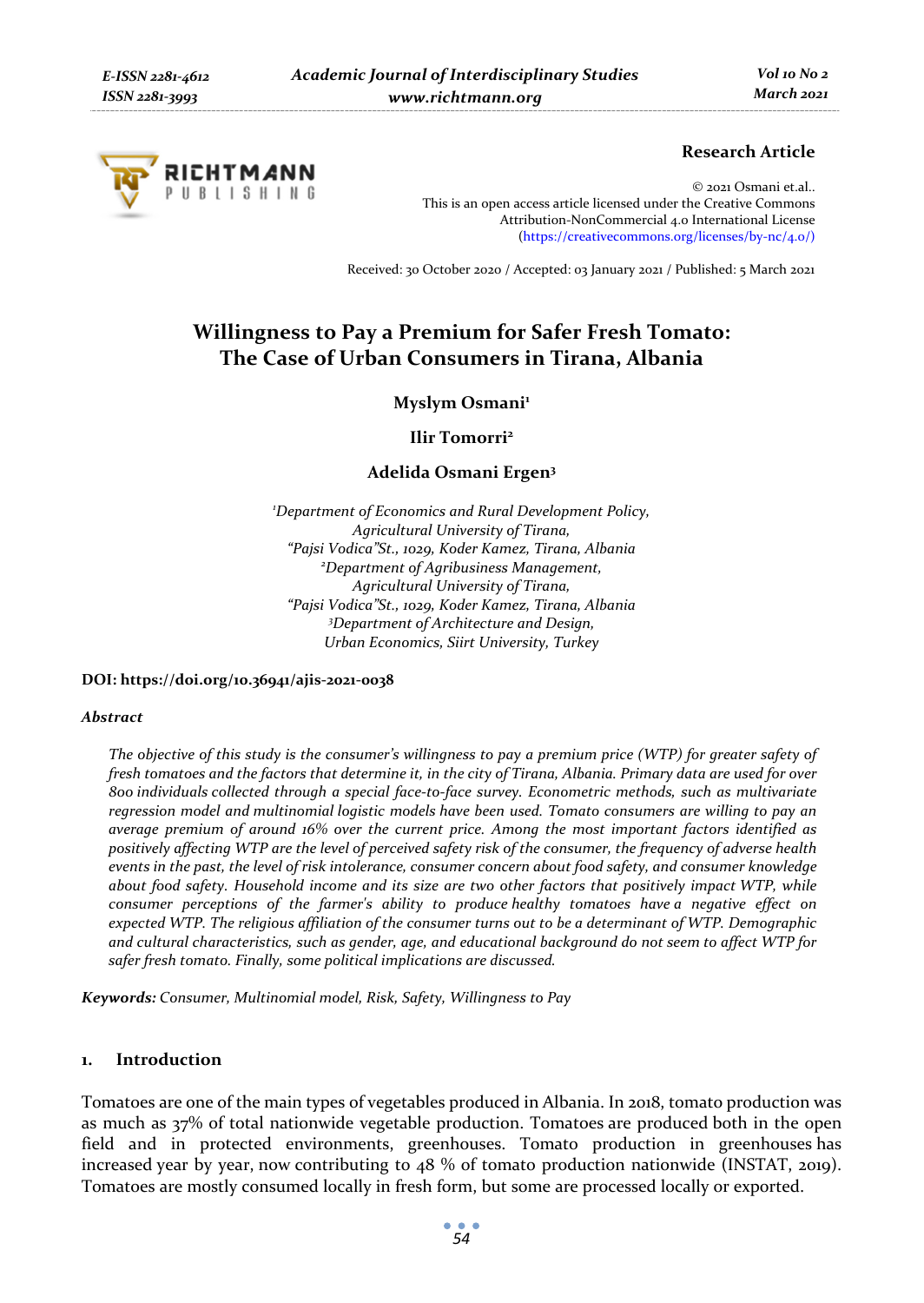#### *1.1 Research problem*

Consumption of tomato per head is significant, so analysis of issues related to its food safety is important to consumers' health. One of the essential issues related to consumer health denoting to what extent the consumers are concerned about their health when consuming tomatoes is their willingness to pay a price premium (WTP) if more safety would be guaranteed. To show this we should be able to measure the consumers' level of WTP and investigate why consumers are willing to pay a diverse amount of price premium for a safer product. To answer this question, we should make an investigation of factors determining consumers' WTP for safer tomato. Based on that, crucial policy implications for policymakers and actors along the tomato value chain to encourage or guarantee a safer tomato supply in the market could be written and proposed.

### *1.2 Conceptual framework and review of literature*

Food safety is the guarantee that food does not cause harmful effects on human health (Albanian Law on Food, 2008). According to FAO and WHO food safety refers to all those hazards, whether chronic or acute, that may make food injurious to the health of the consumer; and hazard is an agent or condition that may cause harm. There are three categories of hazards: biological, chemical, and physical (FAO-WHO, 2003; UN, 2007).

Food safety might be objective or subjective. Objective food safety is what is being assessed by food experts. Subjective food safety is that existing in the mind of the consumer (Grunert, 2005).

Risk is the possibility of an adverse effect on the health and severity of this effect, as a consequence of the presence of one or more damaging elements in food. A damaging element is a biological, chemical, or physical element, or general conditions, potential to cause a damaging effect on human health. Food quality is the ensemble of special attributes of the food that satisfies the demands of the final consumer (Albanian Law on Food, 2008).

Willing to pay a price premium (WTP) is the amount of money above the actual price they can pay for one unit of food. It is a key concept in consumer demand, but also in consumer behavior theory. One key decision of consumer behavior involves understanding why consumers buy a product (Hoyer, MacInnis & Pieters*,* 2013).

Information to consumers on food safety is of critical importance (Nayga, 1996; Catherine, Andam, Amewu, & Asante*,* 2019). The Albanian legislation sets out the general principles and main requirements and responsibilities for the information on foods, in particular for labeling of food products (DCM, 2018). It also sets the means for it and guarantees the right to information of the consumers and procedures for providing information on food. This legislation is applicable to food business operators, at all stages of the food chain.

According to the consumer behavior theory, there are two groups of factors affecting consumer buying behavior, hence WTP; the cultural and psychological factors (Hoyer, MacInnis& Pieters*,* 2013). The cultural group includes behaviors, norms, and ideas, the reference group consumer interests and opinions age, gender, educational background consumer ethnic and religious differences. The psychological group includes motivation, ability, and opportunity. Motivation has to do with the need that the consumer intends to fulfill by purchasing the product and the risk that he perceives from the consumption of the product. Ability relates to financial opportunities (family or individual income), cultural knowledge, experience, education, and age of the consumer. The opportunity has to do with factors such as time, quantity and frequency of purchase, control of product information, etc.

Holysz (2013) divides the ensemble of factors that influence consumer purchasing behavior into four groups: economic, psychological, socio-cultural, and demographic determinants.

Empirical literature about WTP is large. Below we present only a small piece of findings from this literature about factors affecting consumers' WTP.

Based on statistical data, this literature makes it clear that if the product is labeled, i.e. certified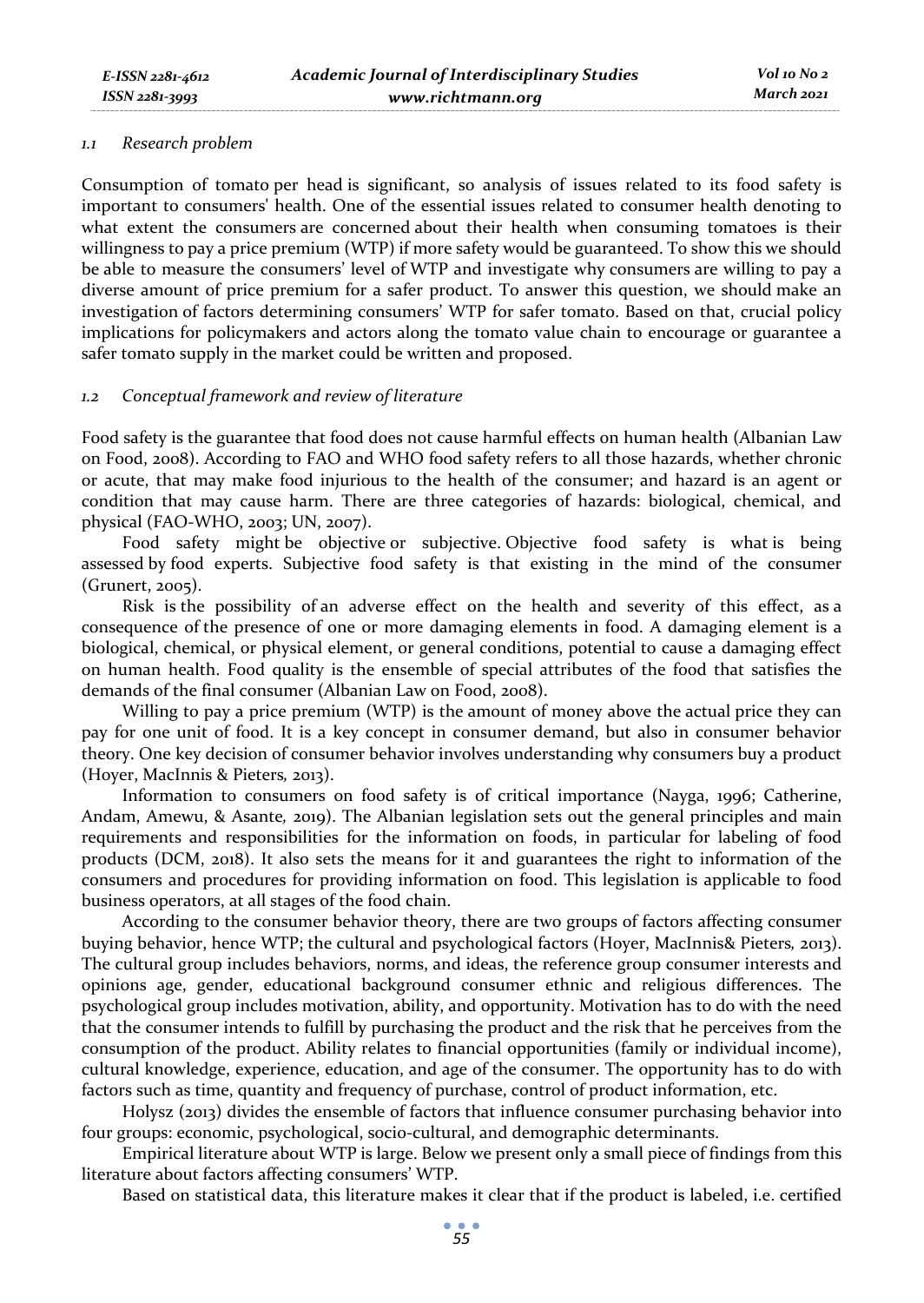for safety, when the health concern over the consumption of unsafe products is high when it is perceived that the consumption of a product of interest has a negative impact on the environment, consumers are more willing to pay a premium price (Catherine, Andam, Amewu, & Asante*,* 2019; Angulo & José, 2007). Consumers are ready to pay a premium even if they have sufficient convincing information about food safety (Catherine, Andam, Amewu, & Asant*,* 2019).

Food labels informing consumers about food safety can encourage consumers to pay a high price (Britwum & Yiannaka, 2019). Other researchers, such as Cobbinah, Donkohm & Ansah, (2018) in a study of Ghana found that factors such as income, trust in traders, and care about the use of untreated wastewater for irrigation affect the WTP for safer vegetables. The same result was achieved by Angulo & Gil, (2007) in relation to household income and consumption amount.

Using the ordered logistic regression model Hayati, Haghjou, & Pishbahar (2017) found that individual income, concern about environment and health, safer shopping criteria, and consumer awareness affect positively the willingness to pay for safer fruits and vegetables, while the price has a negative effect. Nandi, Gowdru, Bokelmann, & Dias, (2016) used a logistic regression found that family income, size of the family, gender, and other opinion variables such as chemical residue in conventional foods, trust in retailers, taste, and environmental concerns significantly influence consumers' WTP for organic fruits and vegetables.

Perceived use values and trust in labels, as well as the disposable family income, increased WTP for organic vegetables in both urban and rural regions (Ha & Do, 2019). In a study carried out in Delhi (India), Singh & Neeraj (2018) found that price was one of the two most important factors influencing WTP for safer vegetables. In terms of gender, females were more concerned about freshness, price, total quality, and shelf life, place of purchase, and place of origin. Males were more concerned about pesticide residues, heavy metals, and packaging contamination than female respondents.

In a study about Kenya, researchers have found that income, confidence and consumption consistency, subjective knowledge, reference point, income, and age of children in the household were the main factors for WTP for leafy vegetables (Ngigi, Okello, Lagerkvist, Karanja & Mburu, 2011). Hoang & Nakayasu, (2006) used multiple regression models to investigate WTP for safe vegetables in Vietnam. Factors such as price, income, education, age, and the number of children in a family and trust in the quality and safety significantly affected the consumers` decision to buy and consume safer vegetables.

Consumer trust in information about food safety is a crucial element that influences buying behavior (Dierks, 2007).

Negative consequences that consumers may have experienced from consuming tomatoes in the past also are in a positive relationship with the level of risk intolerance taking place at purchase, being in line with what research highlights (Venturas-Lukas, 2004). People with better education and those with higher incomes are more sensitive to safe production processes (Nayga, 1996).

As Sckokai, Daniele, & Enrica (2010) have shown in the case of milk, Italian consumers are willing to pay a price premium for safer "reduced-mycotoxin" milk. More willing are women, middle-aged people, and consumers with lower levels of education. Consumer satisfaction with food safety, risk awareness, gender, age, education, and income are key determinants of willingness to pay for certified traceable food in China (Xu & Wu, 2010).

#### *1.3 Research hypotheses*

Based on the research goal and objectives, as well as findings from the literature review, the following are the research hypotheses:

**Hypothesis 1**: WTP of the tomato consumer is expected to be positively correlated with household size, consumption, income, consumer knowledge, risk intolerance, consumer concern about food safety, perceived risk level, frequency of past negative events from the consumption, and educational background of the consumers.

**Hypothesis 2**: WTP of the tomato consumers is expected to be negatively correlated with the farmers' capacity to guarantee a safe product.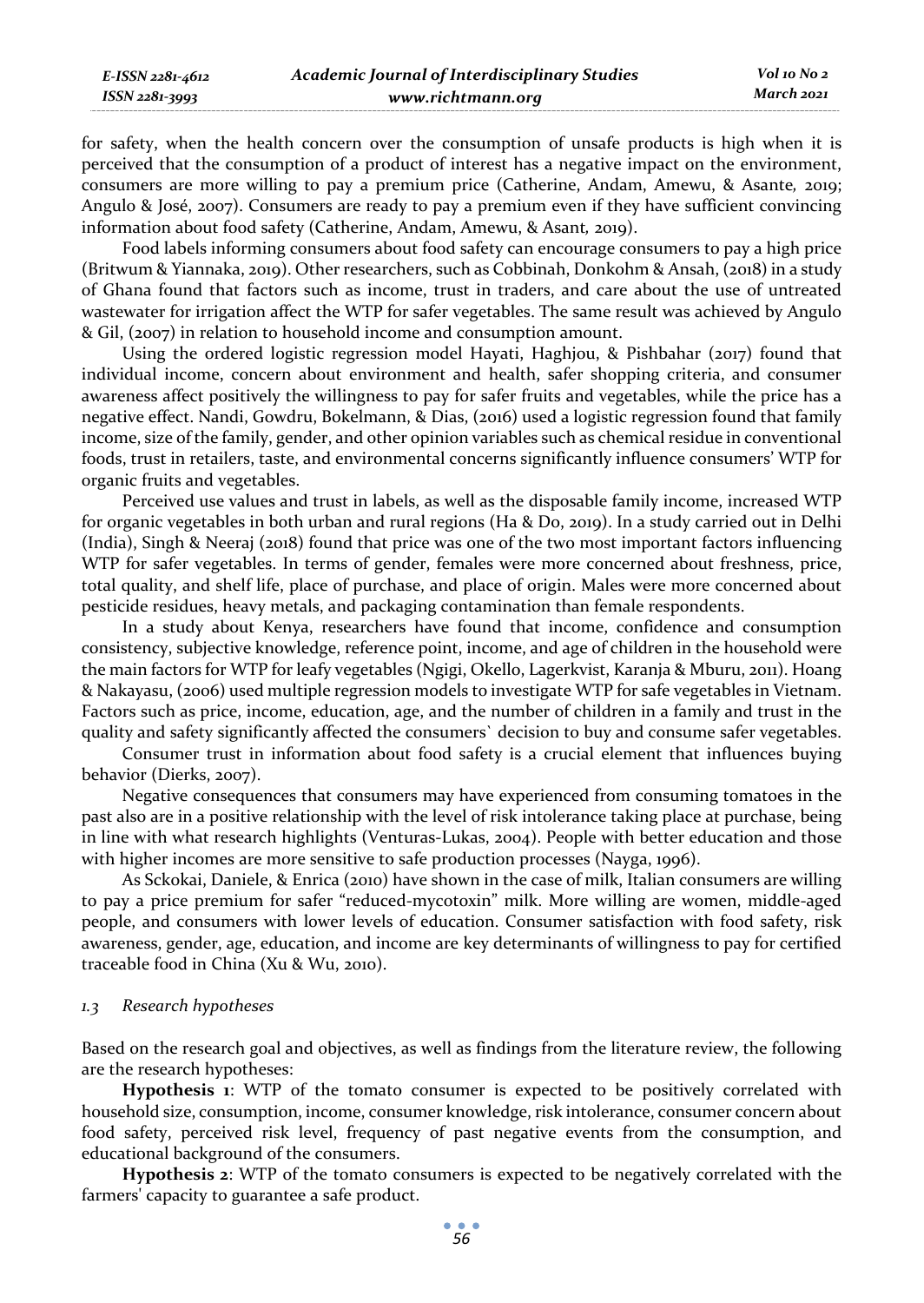**Hypothesis 3**: Gender and age of the tomato consumers do not affect WTP. **Hypothesis 4**: The religious affiliation of the tomato consumers has no effect on the WTP.

### **2. Data and Method**

### *2.1 Data*

Our study is based on consumers' perceptions and opinions. Table 1 below presents the variables for which data were obtained, and their type and coding.

| Variables                                                        | Code of the<br>variable | Measurement<br>Scale | Categories                                                                  |
|------------------------------------------------------------------|-------------------------|----------------------|-----------------------------------------------------------------------------|
| Price premium willing to pay for safer                           | <b>WTP</b>              | Ratio                | Up to $5\%$ , 15-20%, over 20%                                              |
| tomato (% above actual price)                                    |                         | Multinomial          | Low, Moderate, High                                                         |
|                                                                  |                         | Ordinal              | o to 10                                                                     |
| Risk intolerance                                                 | <b>RISKINTOL</b>        | Multinomial          | 1=Highly tolerant 2=Somewhat tolerant<br>3=Not at all tolerant              |
| Weekly family consumption (kg)                                   | <b>CONSUM</b>           | Ratio                |                                                                             |
| Religious affiliation                                            | RELIG                   | Multinomial          | 1=Muslim, 2=Christian, 3=Other                                              |
| Consumer concern about risk when<br>consuming tomato             | <b>CONCERN</b>          | Multinomial          | $1 = Low$ , $2 = Modelrate$ $3 = High$                                      |
| <b>Education background</b>                                      | <b>EDUC</b>             | Multinomial          | 1=Elementary, 2=Secondary, 3=Superior                                       |
| Consumer's Gender                                                | <b>GENDER</b>           | Binomial             | o=Female, 1=Male                                                            |
| Consumers' knowledge on food safety                              | <b>KNOWL</b>            | Multinomial          | 1=Low, 2=Moderate, 3=Super                                                  |
| Historical frequency of negative<br>effects from the consumption | <b>FRENEG</b>           | Multinomial          | 1=Low 2=Moderate, 3=Great                                                   |
| Household's size                                                 | <b>SIZE</b>             | Ratio                |                                                                             |
| Age of the respondent                                            | AGE                     | Ratio                |                                                                             |
| Perceived risk                                                   | <b>RISK</b>             | Binomial             | o=Low, 1=High                                                               |
| Farmers capacity to guarantee safe<br>food                       | <b>FARMCAP</b>          | Multinomial          | o=Don't know, 1=Fully unable, 2=Almost<br>unable, 3=Partially, 4=Fully able |
| Household Income (ALL) <sup>1</sup>                              | <b>INCOME</b>           | Ratio                |                                                                             |

**Table 1:** Variables, their measurement scale, and operationalization

Primary data are collected for the Tirana commune and its surroundings. To collect data a Sample of 834 accidentally selected individuals has been face-to-face interviewed. Caution was taken to guarantee some approximate balance between the male and female numbers of individuals, as well as between religious affiliations of them. This was made taking into account natural rates of female-to-male and approximate religious affiliation proportions in the country.

Table 2 is a summary of major descriptive statistics for all variables that have a numeric measurement scale.

**Table 2:** Major descriptive statistics

| Variable | Mean   | Median | <b>Standard deviation</b> | Minimum | Maximum |
|----------|--------|--------|---------------------------|---------|---------|
| AGE      | 38.10  | 38.00  | 15.20                     | 18.00   | 80.00   |
| INC      | 166.00 | 120.00 | 136.00                    | 25.00   | 1500.00 |

*1 ALL=Albanian Currency, Lek*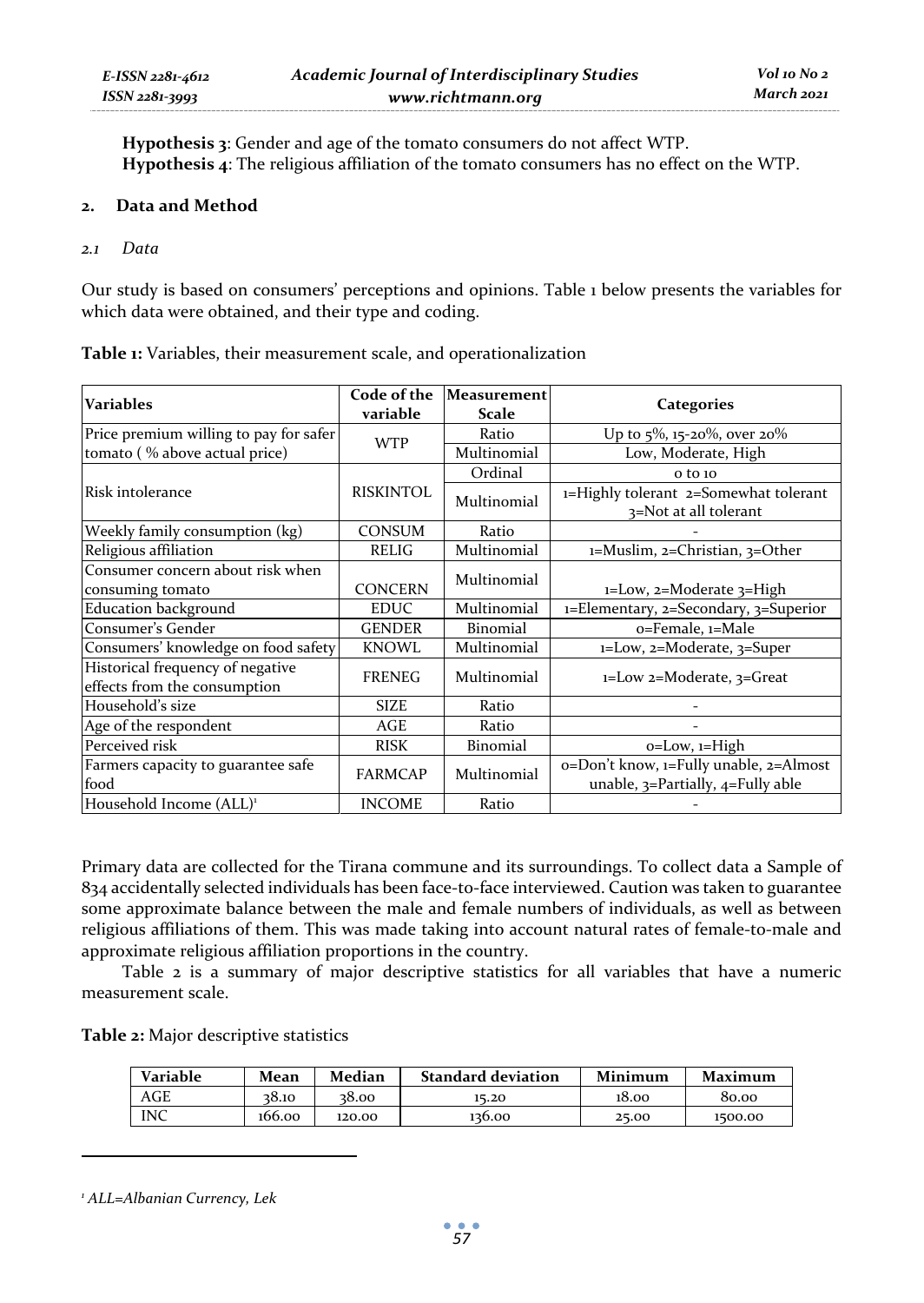| Variable         | Mean  | Median | <b>Standard deviation</b> | <b>Minimum</b> | Maximum |
|------------------|-------|--------|---------------------------|----------------|---------|
| <b>CONSUM</b>    | 3.08  | 3.50   | 1.47                      | 1.00           | 7.00    |
| <b>SIZE</b>      | 4.70  | 5.00   | 1.40                      | 1.00           | 10.00   |
| <b>RISKINTOL</b> | 4.95  | 5.00   | 2.65                      | 0.00           | 10.00   |
| <b>WTP</b>       | 16.20 | 15.00  | 9.30                      | 5.00           | 155.00  |
| <b>RISK</b>      | 6.71  | 7.00   | 2.91                      | 0.00           | 50.00   |
| <b>CONCERN</b>   | 5.31  | 5.00   | 3.30                      | 0.00           | 10.00   |
| <b>FARMCAP</b>   | 3.02  | 3.00   | 1.07                      | 0.00           | 4.00    |

One can easily notice that the average percentage the consumers are willing to pay is 16.2% above the actual price they paid at the moment of the interview, while half of the individuals are willing to pay more than 15% (median). The level of perceived safety risk is 6.71 but their level of risk intolerance is 4.95. On average, consumers estimate the capacity of farmers to guarantee safe tomato by 3.02, which means that farmers are almost partially able to guarantee food safety. Consumers' concern is rated a little bit above the median (5.31), which is relatively high.

### *2.2 Method*

We use econometric models to identify potential factors to consumer's willingness to pay a price premium for fresh tomato. Our research strategy is to use a number of various models to investigate the relationships between WTP and its hypothetical determinants and see whether and/or how much their results are consistent. Three types of models are used to investigate the determinants of the consumers willing to pay a premium for safer tomato: classical multiple regression and multinomial, ordered, and unordered models. Through them, we are able to obtain useful information of various types, as explained in detail below.

If Y is the dependent variable and X is the matrix of *k* independent variables or factors, the classical multiple regression models in a matrix form are:

### **Y=XA +e**

Here **A** is a vector of coefficients, one for each of the independent variables plus one free parameter (constant). The linear model helps to obtain percentage estimates on how much is expected to change the dependent variable Y in response to unit changes in the independent variables. Each coefficient denotes how much is expected to change the dependent **Y** in terms of percentages if the corresponding variable X changes by one unit, other variables remaining unchanged. The sign of the coefficient shows the direction of change or the type of relationship, positive or negative.

If Y is the dependent multinomial or ordinal variable with M categories  $(i=1, 2, \ldots, M)$  the general form of the ordered logistic regression with *k* independent variables or factors is the following:

$$
P_j = P(Y \le j) = \frac{\exp(a_j - BX)}{1 + \exp(a_j - BX)} \quad j=1, 2, ...M-1
$$

Here *Pj* are cumulative probabilities; they are probabilities of consumer's WTP to be in the *jth* or previous categories of the dependent variable for given values of factors X. The regression coefficients are the same for each category, while the free parameter is specific.

Exponentiated coefficients Exp (B) of the ordered model are the partial odds ratios for being in the upper rather than the lower half of the dependent variable dichotomies. These odds are assumed to be the same for each dichotomy. In the case of one dependent variable with  $M=3$  categories, such as WTP in our case, two dichotomies could be formed:

**Dichotomy 1**: Low *v* (Moderate *and* High)

**Dichotomy 2**: (Low *and* Moderate) *v* High)

If independent variables are nominal or ordinal it should be represented by a set of dummy variables and then inserted as such into the model (Wooldridge, 2013). As a rule, the number of dummies to be used for this purpose should be equal to the number of categories of the variable in consideration minus one (Gujarati, 2003). Thus, for the variable CONCERN (Consumer's concern about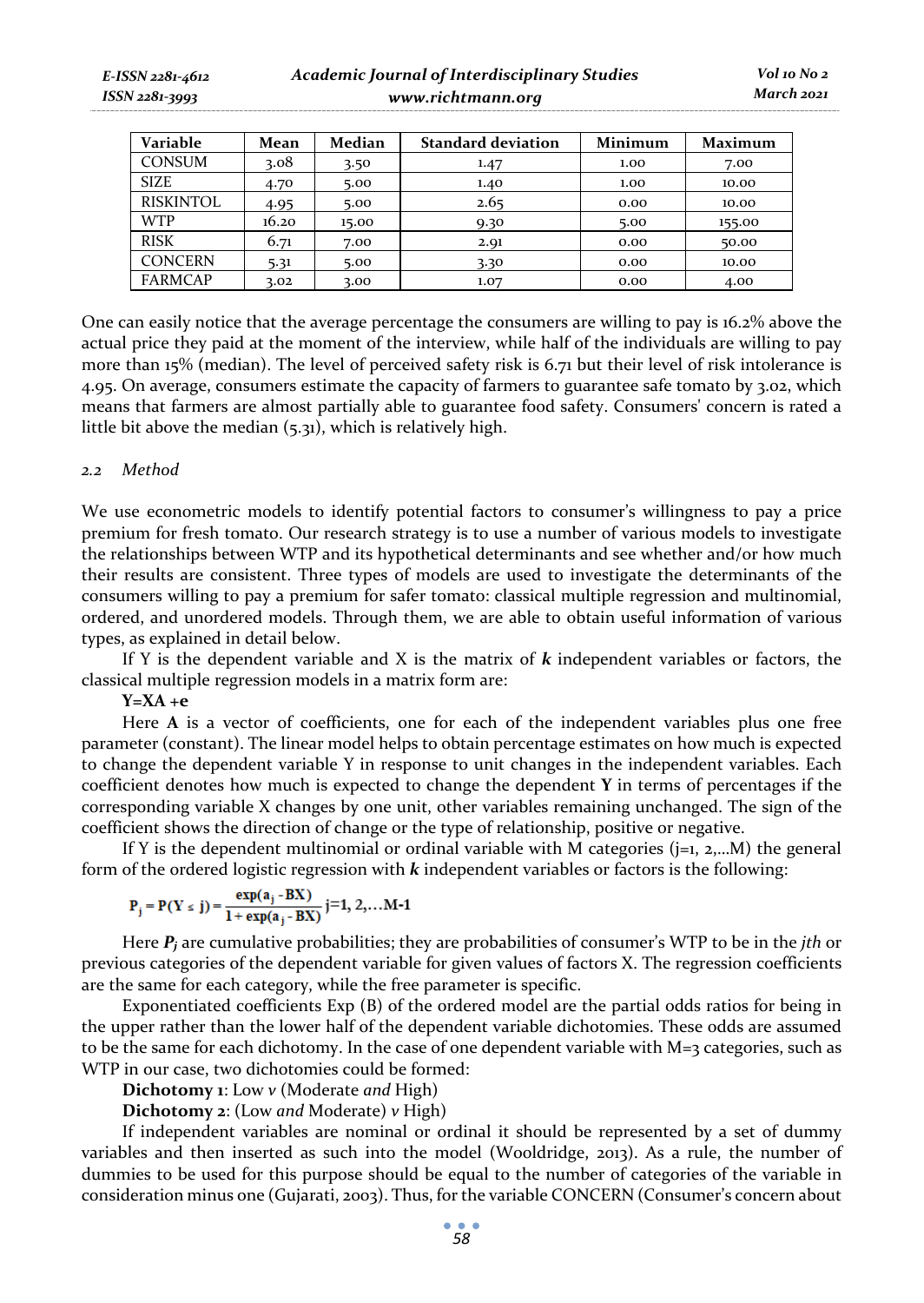| E-ISSN 2281-4612 | <b>Academic Journal of Interdisciplinary Studies</b> |
|------------------|------------------------------------------------------|
| ISSN 2281-3993   | www.richtmann.org                                    |

*Vol 10 No 2 March 2021*

food safety) two dummies have to be created and used because this variable has three categories in total (1=Low, 2=Moderate, 3=High).

The first category of the variable is set as a base category, whereas for each of the other categories one dummy should be used. The first (elementary level) has been taken as a base category, while D (CONCERN)  $_2$  and D (CONCERN)  $_3$  are two dummies, for the second and third categories. The values of these dummies are:

$$
D (CONCERN)_{2=1} if CONCERN = 2
$$

D (CONCERN)<sub>2</sub>=
$$
o
$$
 if CONCERN = $1$  or CONCERN = $3$ 

D (CONCERN)<sub>3</sub>=
$$
\frac{1}{2}
$$
 if CONCERN =3

### **D (CONCERN)\_3=0 if CONCERN =1 or CONCERN =2**

Except for the ordered model, the unordered multinomial model was also used. If the first category is taken as a base, then the form of this model is as follows:

$$
P_{j} = \frac{\exp(a_{j} + b_{1j}X_{1} + \ldots b_{kj}X_{k})}{1 + \sum_{i=2}^{M} a_{i} + b_{i}X_{1} + \ldots + b_{i}X_{k}}, \ j = 2, 3, \ldots, M
$$

This model gives the probability or the chance of being in the *jth* category of the Y variable for given values of the *k* factors. Another form of the above model would be:

$$
\frac{\mathsf{P}_j}{\mathsf{P}_1} = \exp(a_j + b_{1j}X_1 + \dots + b_{kj}X_k), \ j = 2, 3, \dots, M
$$

This model gives the odds, relative chances, or the ratio of the probability of being in the category *j* with the probability of being in the base category (category 1) for given values of the *k* factors. The odds could be rising if the regression coefficients are >0, one (constant) if the coefficient is zero, and decreasing if the regression coefficients are <0.

The exponentiated coefficients Exp (B) are the multipliers of the odds and indicate how many times are augmented the odds if a specific independent variable X is increased by one unit when the other X's remain constant.

To test if adding new variables (jointly or one by one) are significant the LR test could be used:  $LR=-2(L_r-L_u)=-2L_r-(-2L_u)$ 

Here  $L_r$  is the Log-likelihood for the restricted or reduced model, which is the model with fewer variables; Lu is the unrestricted model or the model with new variable(s) added. The first reduced model is the one with the intercept only. The null hypothesis is that all parameters of that effect are 0.

LR follows a chi-square distribution with **p** degrees of freedom equal to the number of variables added. If  $P(\chi^2 > LR) < 0.05$ ), or less rigorously if  $P(\chi^2 > LR) < 0.1$ ), then variable(s) added in the model are significant.

For more theoretical details about the model building and statistical inference see Gujarati (2003), Benoit (2012), Osmani & Kambo (2019), and Wooldridge (2013). We used GRETL 2019d-git software to carry out all estimations needed.

### **3. Results**

Table 3 presents the results of OLS estimation for the multiple linear model of Willingness to Pay.

|                    | Coefficient | <b>Standard Error</b> | t-ratio | P-value  |     |
|--------------------|-------------|-----------------------|---------|----------|-----|
| Const              | 9.655       | 2.100                 | 4.599   | < 0.0001 | *** |
| <b>INCOME</b>      | 0.005       | 0.002                 | 1.916   | 0.056    | ÷   |
| <b>CONSUM</b>      | 0.627       | 0.195                 | 3.210   | 0.001    | *** |
| <b>SIZE</b>        | 0.623       | 0.208                 | 2.995   | 0.003    | *** |
| DEDUC <sub>2</sub> | 0.450       | 0.845                 | 0.532   | 0.595    |     |

**Table 3:** Linear multiple regression model for WTP (Ratio scale)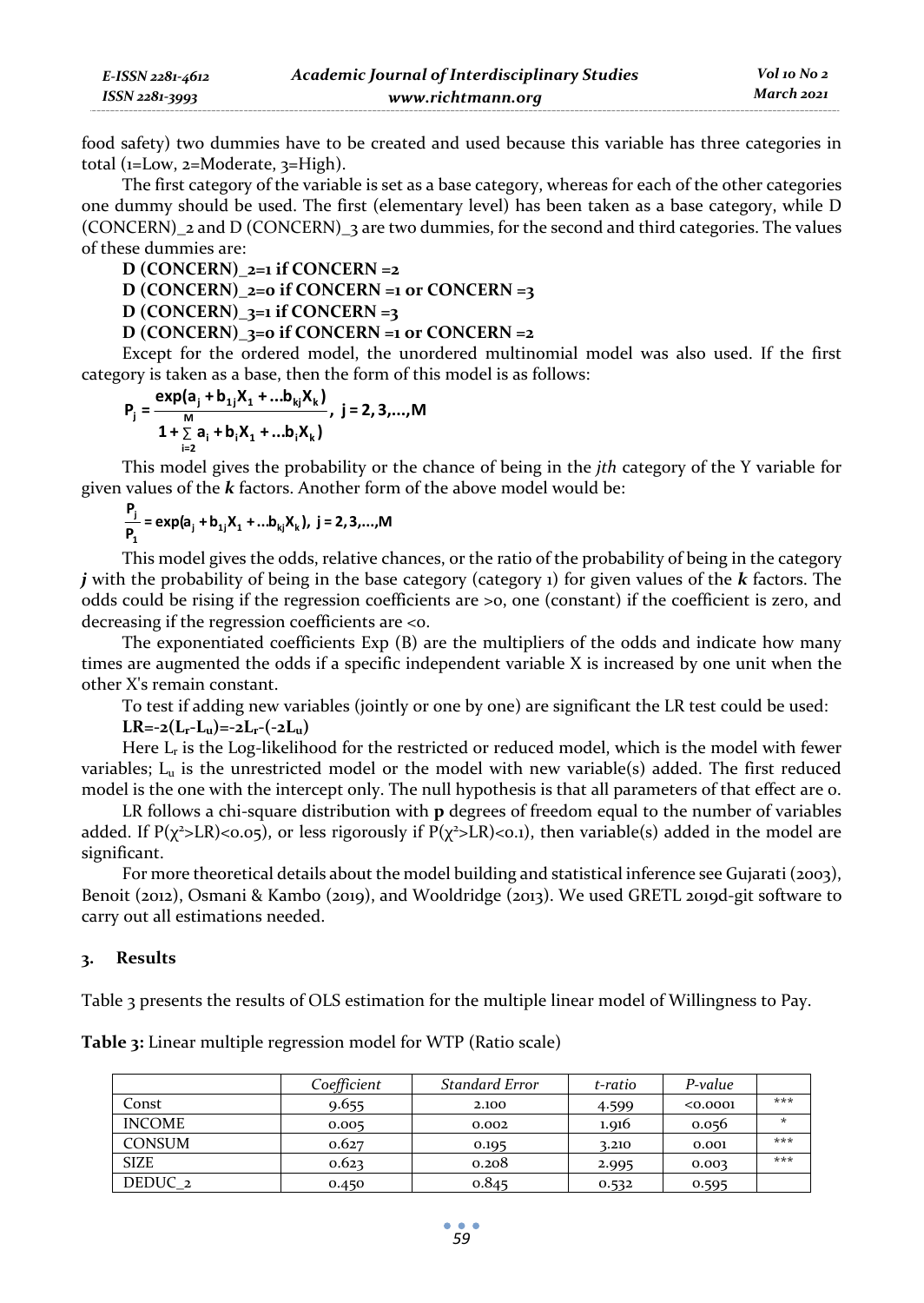*E-ISSN 2281-4612 ISSN 2281-3993* 

# *Academic Journal of Interdisciplinary Studies www.richtmann.org*

|                         | Coefficient   | Standard Error | t-ratio   | P-value           |         |
|-------------------------|---------------|----------------|-----------|-------------------|---------|
| $DEDUC_{-3}$            | 0.896         | 0.964          | 0.930     | 0.353             |         |
| DRELIG_2                | $-1.095$      | 0.609          | $-1.799$  | 0.072             | $\star$ |
| DRELIG <sub>3</sub>     | -1.948        | 1.112          | $-1.752$  | 0.08 <sub>0</sub> | $\star$ |
| DFRENEG <sub>1</sub>    | 0.353         | 0.625          | 0.565     | 0.573             |         |
| DFRENEG <sub>2</sub>    | 2.916         | 0.774          | 3.770     | 0.000             | ***     |
| DCONCERN <sub>2</sub>   | 1.417         | 0.682          | 2.079     | 0.038             | $**$    |
| DCONCERN <sub>3</sub>   | 2.207         | 0.691          | 3.192     | 0.002             | ***     |
| DKNOWL_1                | 0.914         | 0.720          | 1.269     | 0.205             |         |
| DKNOWL 2                | 1.781         | 0.738          | 2.413     | 0.016             | $**$    |
| <b>RISK</b>             | 1.984         | 0.714          | 2.777     | 0.006             | ***     |
| FARMCAP <sub>1</sub>    | $-3.089$      | 1.867          | $-1.654$  | 0.099             | $\star$ |
| FARMCAP <sub>2</sub>    | $-4.512$      | 1.441          | $-3.132$  | 0.002             | ***     |
| FARMCAP <sub>3</sub>    | $-4.865$      | 1.224          | $-3.976$  | < 0.0001          | ***     |
| FARMCAP_4               | $-5.24285$    | 1.234          | $-4.250$  | < 0.0001          | ***     |
| DRISKINTOL_2            | 0.940         | 0.682          | 1.377     | 0.169             |         |
| DRISKINTOL <sub>3</sub> | 1.690         | 0.752          | 2.247     | 0.025             | $**$    |
| <b>GENDER</b>           | $-0.294555$   | 0.553          | $-0.5324$ | 0.595             |         |
| AGE                     | $-0.00652101$ | 0.020          | $-0.3338$ | 0.739             |         |

| Sum squared resid | 20755.83    | S.E. of regression |         |
|-------------------|-------------|--------------------|---------|
| R-squared         | 0.16        | Adiusted R-squared | 0.14    |
| F(22, 732)        | 6.38        | $P-value(F)$       | 0.00    |
| Log-likelihood    | $-2567.631$ | Akaike criterion   | 5181.26 |

The model, in general, is statistically significant, and in addition, no significant collinearity has been found between factors of the model (using variance inflation factor-VIF test) and no heteroscedasticity has been found in the error term (White's test has been applied for this purpose).

Based on the estimation results, the consumer willing to pay a higher price for safer tomato is higher when household income and consumption are higher, bigger families are willing to pay a safety price premium.

Consumers perceiving higher risks from the consumption, being more concerned about tomato safety, being less tolerant against risks and more knowledgeable about it are more willing to pay a price premium. The same happens to consumers who have suffered in the past from consuming unsafe tomatoes. On the other hand, if consumers think farmers are capacious of producing safe tomato they are less willing to pay more for safer tomato.

Demographic characteristics such as age, gender, and education not have significant effects on the WTP. In terms of coefficient interpretation, if the household consumption is increased by 1 kg, then WTP is expected to increase by 0.627%, other factors remaining constant. In the case of concern about food safety, consumers being in category 3 (high concern) are willing to pay a price 2.2% higher compared to the price that consumers of categories 1 or  $\alpha$  (low or moderate) are ready to pay.

Table 4 shows the results of the ML (Maximum Likelihood) estimation of the ordered logistic model for WTP. In table 5 we have presented MLE estimation results for the unordered logistic model.

**Table 4:** Multinomial Ordered Logistic model for WTP (Multinomial). (Categories of WTP: Low, Moderate, High )

|               | Coefficient | Standard Error | z        | P-value |       | EXP(B) |
|---------------|-------------|----------------|----------|---------|-------|--------|
| AGE           | $-0.001$    | 0.005          | $-0.180$ | 0.857   |       | 0.999  |
| <b>INCOME</b> | 0.001       | 0.001          | 2.062    | 0.039   | $***$ | 1.001  |
| <b>CONSUM</b> | 0.172       | 0.051          | 3.380    | 0.001   | ***   | 1.188  |
| <b>SIZE</b>   | 0.166       | 0.055          | 3.022    | 0.003   | ***   | 1.180  |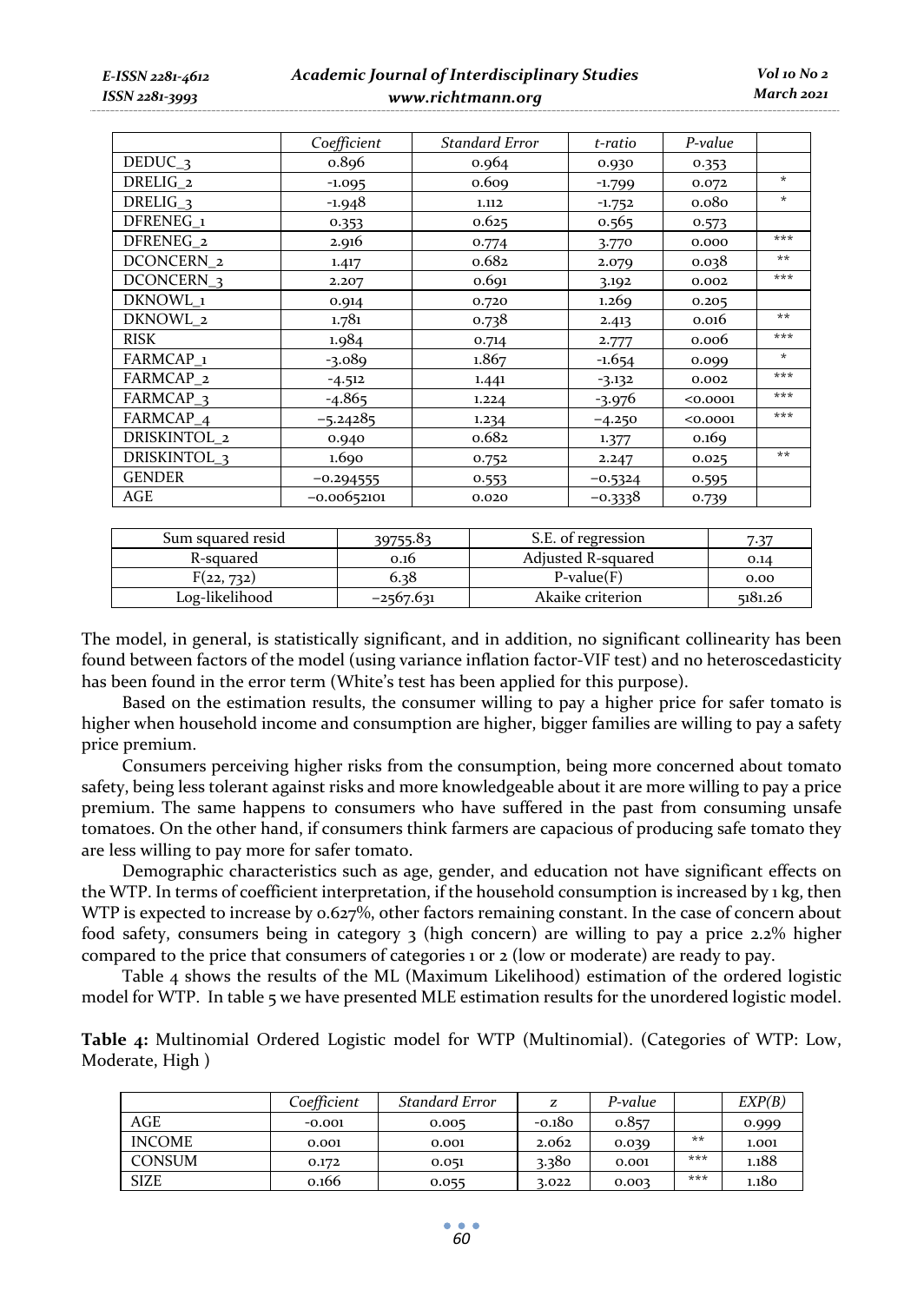*E-ISSN 2281-4612 ISSN 2281-3993* 

# *Academic Journal of Interdisciplinary Studies www.richtmann.org*

|                         | Coefficient | <b>Standard Error</b> | Z        | P-value  |       | EXP(B) |
|-------------------------|-------------|-----------------------|----------|----------|-------|--------|
| <b>RISK</b>             | 0.534       | 0.184                 | 2.903    | 0.004    | ***   | 1.706  |
| FARMCAP <sub>1</sub>    | $-0.778$    | 0.515                 | $-1.511$ | 0.131    |       | 0.459  |
| FARMCAP <sub>2</sub>    | $-1.235$    | 0.390                 | $-3.168$ | 0.002    | ***   | 0.291  |
| FARMCAP <sub>3</sub>    | $-1.282$    | 0.337                 | $-3.804$ | 0.000    | ***   | 0.277  |
| FARMCAP <sub>4</sub>    | $-1.374$    | 0.340                 | $-4.041$ | < 0.0001 | ***   | 0.253  |
| DRELIG <sub>2</sub>     | $-0.310$    | 0.157                 | $-1.974$ | 0.048    | $**$  | 0.733  |
| DRELIG <sub>3</sub>     | $-0.535$    | 0.291                 | $-1.836$ | 0.066    | *     | 0.586  |
| DFRENEG <sub>1</sub>    | 0.084       | 0.161                 | 0.526    | 0.599    |       | 1.088  |
| DFRENEG <sub>2</sub>    | 0.770       | 0.205                 | 3.754    | 0.000    | ***   | 2.159  |
| DCONCERN <sub>2</sub>   | 0.403       | 0.176                 | 2.284    | 0.022    | $***$ | 1.496  |
| DCONCERN <sub>3</sub>   | 0.578       | 0.179                 | 3.237    | 0.001    | ***   | 1.783  |
| DKNOWL 1                | 0.215       | 0.186                 | 1.157    | 0.247    |       | 1.240  |
| DKNOWL 2                | 0.492       | 0.192                 | 2.567    | 0.010    | **    | 1.636  |
| DRISKINTOL_2            | 0.252       | 0.174                 | 1.446    | 0.148    |       | 1.286  |
| DRISKINTOL <sub>3</sub> | 0.450       | 0.194                 | 2.315    | 0.021    | $***$ | 1.568  |
| cut1                    | 0.567       | 0.557                 | 1.018    | 0.309    |       |        |
| cut2                    | 2.353       | 0.564                 | 4.170    | < 0.0001 | ***   |        |

*Likelihood ratio test: Chi-square (22) = 202.532 [0.0000]* 

**Table 5:** Multinomial Unordered Logistic model for WTP (Multinomial). (Categories of WTP: Low, Moderate, High. Base category=Low)

|                         | Coefficient | <b>Standard Error</b> | z        | P-value |         | EXP(B) |
|-------------------------|-------------|-----------------------|----------|---------|---------|--------|
| WTP=Moderate            |             |                       |          |         |         |        |
| <b>CONST</b>            | 0.037       | 0.870                 | 0.043    | 0.966   |         | 1.038  |
| <b>INCOME</b>           | 0.006       | 0.194                 | 0.032    | 0.975   |         | 1.006  |
| CONSUM                  | 0.001       | 0.001                 | 1.230    | 0.219   |         | 1.001  |
| <b>SIZE</b>             | 0.127       | 0.071                 | 1.785    | 0.074   | $\star$ | 1.135  |
| <b>RISK</b>             | 0.119       | 0.075                 | 1.590    | 0.112   |         | 1.126  |
| FARMCAP <sub>1</sub>    | 0.011       | 0.233                 | 0.047    | 0.963   |         | 1.011  |
| FARMCAP_2               | $-1.722$    | 0.870                 | $-1.980$ | 0.048   | $**$    | 0.179  |
| FARMCAP <sub>3</sub>    | $-1.336$    | 0.724                 | $-1.845$ | 0.065   | $\star$ | 0.263  |
| FARMCAP_4               | $-1.373$    | 0.662                 | $-2.074$ | 0.038   | $***$   | 0.253  |
| DRELIG <sub>2</sub>     | $-0.159$    | 0.211                 | $-0.754$ | 0.451   |         | 0.853  |
| DRELIG <sub>3</sub>     | $-0.321$    | 0.365                 | $-0.878$ | 0.380   |         | 0.726  |
| DFRENEG <sub>1</sub>    | 0.185       | 0.212                 | 0.872    | 0.383   |         | 1.203  |
| DFRENEG <sub>2</sub>    | 0.310       | 0.296                 | 1.044    | 0.296   |         | 1.363  |
| DCONCERN <sub>2</sub>   | 0.008       | 0.235                 | 0.035    | 0.972   |         | 1.008  |
| DCONCERN <sub>_3</sub>  | 0.429       | 0.240                 | 1.787    | 0.074   | $\star$ | 1.536  |
| DKNOWL 1                | 0.226       | 0.243                 | 0.928    | 0.354   |         | 1.253  |
| DKNOWL_2                | 0.356       | 0.256                 | 1.392    | 0.164   |         | 1.428  |
| DRISKINTOL 2            | 0.650       | 0.233                 | 2.793    | 0.005   | ***     | 1.916  |
| DRISKINTOL <sub>3</sub> | 0.344       | 0.266                 | 1.293    | 0.196   |         | 1.410  |
| WTP=High                |             |                       |          |         |         |        |
| <b>CONST</b>            | $-1.656$    | 0.923                 | $-1.794$ | 0.073   | $\star$ | 0.191  |
| <b>GENDER</b>           | $-0.002$    | 0.007                 | $-0.283$ | 0.777   |         | 0.998  |
| <b>INCOME</b>           | $-0.089$    | 0.208                 | $-0.429$ | 0.668   |         | 0.915  |
| <b>CONSUM</b>           | 0.002       | 0.001                 | 1.930    | 0.054   | *       | 1.002  |
| <b>SIZE</b>             | 0.238       | 0.074                 | 3.211    | 0.001   | ***     | 1.269  |
| <b>RISK</b>             | 0.239       | 0.079                 | 3.018    | 0.003   | ***     | 1.270  |
| FARMCAP <sub>1</sub>    | 0.800       | 0.282                 | 2.832    | 0.005   | ***     | 2.225  |
| FARMCAP <sub>2</sub>    | $-1.769$    | 0.846                 | $-2.093$ | 0.036   | $***$   | 0.170  |
| FARMCAP <sub>3</sub>    | $-2.199$    | 0.728                 | $-3.021$ | 0.003   | ***     | 0.111  |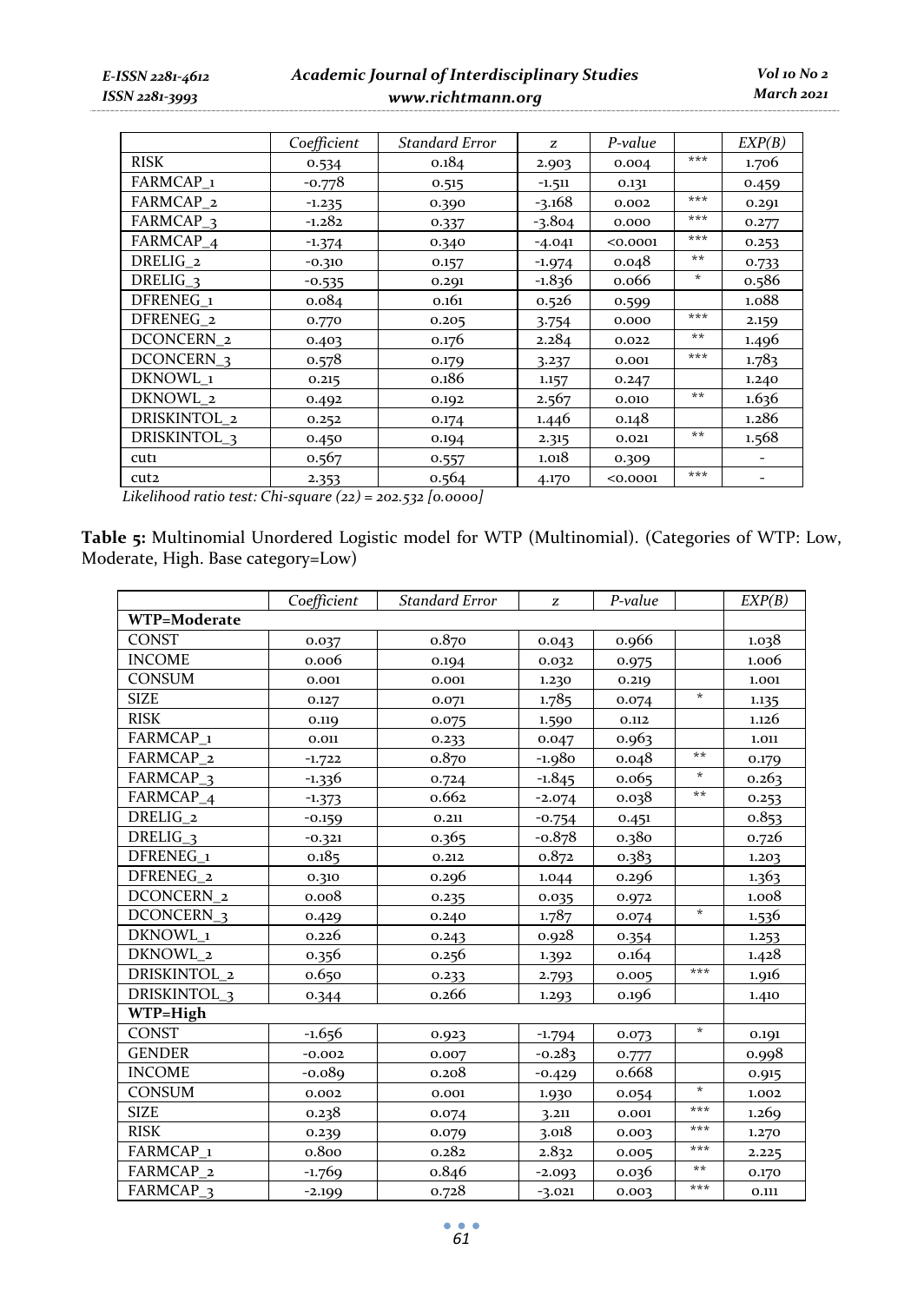| E-ISSN 2281-4612<br>$ISSN 2281 - 3993$ |                       | Academic Journal of Interdisciplinary Studies<br>www.richtmann.org |                       |          |         |         |        |
|----------------------------------------|-----------------------|--------------------------------------------------------------------|-----------------------|----------|---------|---------|--------|
|                                        |                       | Coefficient                                                        | <b>Standard Error</b> | z        | P-value |         | EXP(B) |
|                                        | FARMCAP <sub>4</sub>  | $-2.332$                                                           | 0.664                 | $-3.514$ | 0.000   | ***     | 0.097  |
|                                        | DRELIG <sub>2</sub>   | $-0.434$                                                           | 0.229                 | $-1.892$ | 0.059   | $\star$ | 0.648  |
|                                        | DRELIG <sub>3</sub>   | $-0.745$                                                           | 0.420                 | $-1.776$ | 0.076   | $\star$ | 0.475  |
|                                        | DFRENEG <sub>1</sub>  | 0.161                                                              | 0.234                 | 0.691    | 0.490   |         | 1.175  |
|                                        | DFRENEG <sub>2</sub>  | 1.037                                                              | 0.295                 | 3.513    | 0.000   | ***     | 2.820  |
|                                        | DCONCERN <sub>2</sub> | 0.521                                                              | 0.255                 | 2.042    | 0.041   | $***$   | 1.683  |
|                                        | DCONCERN <sub>3</sub> | 0.852                                                              | 0.264                 | 3.227    | 0.001   | ***     | 2.345  |

DKNOWL\_1 0.357 0.268 1.330 0.184 1.429 DKNOWL\_2 0.646 0.276 2.345 0.019 \*\* 1.909 DRISKINTOL\_2 0.366 0.256 1.431 0.152 1.442 DRISKINTOL<sub>3</sub> 0.569 0.275 2.064 0.039 <sup>\*\*</sup> 1.766

*Vol 10 No 2 March 2021*

*Likelihood ratio test: Chi-square (44) = 155.971 [0.0000]* 

The model presented in Table 4 is statistically significant and the same factors as in the case of the linear model are significant. In terms of coefficient interpretation, the coefficient EXP  $(B)$ =1.188 for the consumption factor denotes that if the household consumption is increased by 1 kg, controlling for the other variables, then the odds of the consumer to be in the higher category of the WTP dichotomy are 18.7% greater than being in the lower category. This percentage is the same for each dichotomy. Factors with a greater effect on the consumer WTP are Frequency of negative effects, Concern, Perceived risk, and Risk intolerance.

The model presented in Table  $\overline{5}$  is also statistically significant. In general, the same factors are significant, but not all significant factors are significant across all categories. Thus, for example, household income, frequency of negative events, and perceived risk are not significant for the moderate WTP category.

EXP (B)=1.27 for the variable Risk in the Moderate WTP category denotes that if the perceived risk is increased by 1 unit, then the chances of the consumer to be in the Moderate category of WTP are 1.27 times higher than being in category Low. EXP (B)=1.766 of the variable RISKINTOL\_3 denotes that chances for a highly intolerant consumer to be in the higher category of WTP are 1.766 times greater than the chances of being in the Low category of WTP.

### **4. Discussion**

The results of this research are many and generally comprehensive. The main result is that the consumers of tomato in Albania in their buying behavior are guided by safety principles and they are convincingly willing to pay for a safety price premium.

A multitude of factors has been identified as affecting significantly the fresh tomato consumer WTP for safe tomato. In addition, the size of impact under the context of Albania was estimated for each, which helps to learn the most influencing factors.

In relation to hypothesis 1, consumer food safety, as represented by the consumer risk intolerance and perceived risk, is a key factor influencing positively the WTP. This is fully in line with the literature findings (Angulo & José, 2007; Xu & Wu, 2010). Household income is another key determinant, as with more income consumers can afford safer and more quality products. All findings from the literature support this result (Angulo & Gil, 2007; Venturas-Lukas, 2004; Nayga, 1996; Hayati, Haghjou, & Pishbahar*,* 2017; Ngigi, Okello, Lagerkvist, Karanja & Mburu, 2011; Xu & Wu, 2010). The size of the household affects positively the level of WTP, presumably because with bigger families risks about safety could be catastrophic, and buying a safer product is avoiding these consequences. This result is also in line with the literature (Nandi, Gowdru, Bokelmann, & Dias*,* 2016).

Consumer access to information about the food safety of the product and its attributes is critical in relation to consumer's WTP. This information helps the consumer to perceive real risk levels, make him aware of food risks and its consequences, and improve its knowledge about product food safety,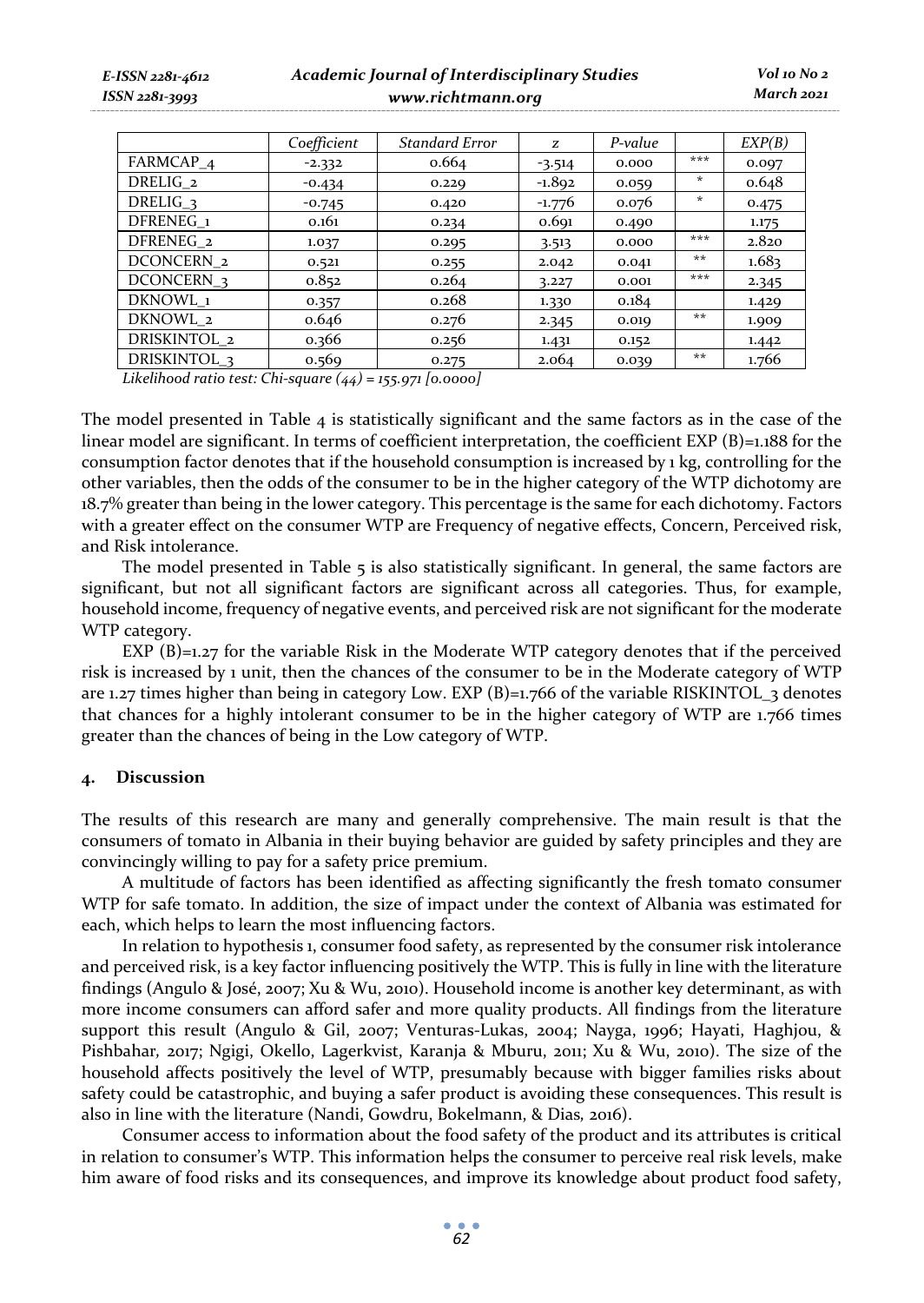| E-ISSN 2281-4612 | <b>Academic Journal of Interdisciplinary Studies</b> | Vol 10 No 2 |
|------------------|------------------------------------------------------|-------------|
| ISSN 2281-3993   | www.richtmann.org                                    | March 2021  |

thus influencing WTP through perceived risk and knowledge. Better knowledge affects positively the WTP. This result is in line also with the findings from the literature (Ngigi, Okello, Lagerkvist, Karanja & Mburu*,* 2011; Dierks, 2007; Hoang & Nakayasu, 2006).

Concern about food safety also affects positively the level of WTP, which is in line with the findings from literature (Catherine, Andam, Amewu, & Asante*,* 2019; Hayati, Haghjou, & Pishbahar, 2017). The amount of consumption affects positively the WTP, which is also in line with the literature (Angulo & Gil, 2007). In conclusion, in general hypothesis 1 is not refuted.

In relation to hypothesis 2, if consumers believe that farmers have the needed capacity that is they have all means, experiences, and required knowledge to produce safe tomato, they are less willing to pay for a safer product, because they know or they believe that the product is safe. We were not able to find examples in literature in relation to farmer's capacity influence on WTP, but our hypothesis (hypothesis 2) is not refuted.

Gender and age are not significantly affecting consumer's WTP for safer tomato, though sources from empirical literature have found that females are more WTP than males (Nandi, Gowdru, Bokelmann, & Dias*,* 2016; Sckokai, Daniele, & Enrica*,* 2010; Xu & Wu, 2010). The same with age, where literature highlights that older people tend to be more WTP (Hoang & Nakayasu, 2006; Xu & Wu, 2010).

In relation to education, we found no effect on WTP. The literature shows instances a positive effect (Nayga, 1996; Hoang & Nakayasu, 2006) and cases with negative effects (Sckokai, Daniele, & Enrica, 2010). Thus, hypothesis 3 is partly not accepted.

In relation to hypothesis 4, we have been not able to find relevant research showing the effect of the consumer's religious affiliation. In our case, we found that religious affiliation has a negative effect on the WTP for tomato. More clearly, there are significant differences in WTP between Christian on one side and Muslim together with the "Other" category, with Christian being less WTP than Muslim or the "Other" category. Thus, our research hypothesis 4 is not accepted.

### **5. Conclusions and Policy Implications**

#### *5.1 Conclusions*

The objective of this study is the willingness to pay a premium price for greater safety of fresh tomatoes and the factors that determine it. The study focuses on the city of Tirana, Albania. To conduct the study, data were collected for more than 800 individuals by means of a special face-to-face survey. The study was conducted using econometric methods such as multivariate regression model and multinomial logistic models.

The study showed that consumers' WTP is around 16% over the current price, but a significant proportion of them are willing to pay a premium far higher than that, as are consumers who are willing to pay only a very low premium.

Several important factors influence the level of WTP, such as level of perceived safety risk by the consumer; consumer access to information on different types of food safety, where the higher the risk or the more accessible the information is, the higher is expected to be WTP; the frequency of adverse health events in the past, where the higher this frequency the greater the WTP; the level of risk intolerance, where the higher the level of consumer intolerance against the risk the higher is expected to be WTP; consumer concern about food safety, closely linked to consumer risk awareness, where the higher this level is the higher is expected to be WTP; consumer knowledge about foods safety, the better this knowledge the higher is expected to be WTP. Household income and its size are two other factors that positively impact WTP, while consumer perception about the farmer's ability to produce healthy tomatoes has a negative effect on expected WTP.

Religious belief also turns out to be a determinant of WTP. Demographic and cultural characteristics such as gender, age, and basic education do not appear to be determinants of WTP.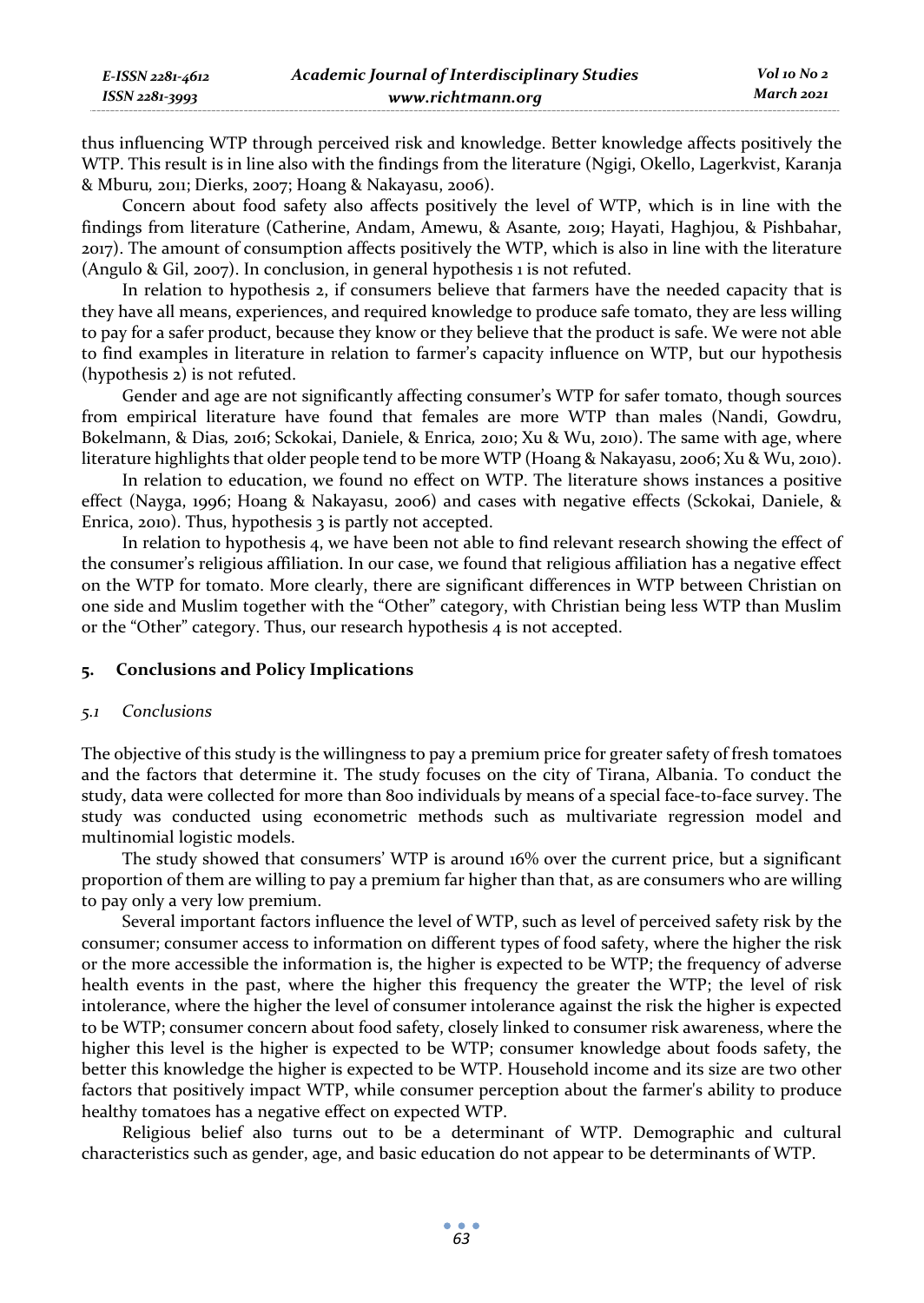### *5.2 Policy implications*

As research suggests, information on food safety is essential to build consumer confidence in product safety. This could be aided by establishing an effective food traceability system (Xu & Wu, 2010). As research shows, trust in food can also be improved through improved control of hazards (Ha & Do*,* 2019). This should be done along all tomato chain. And farmers' capacity to produce safe should be enhanced through more effective technical and financial support.

Further on, education, information, and marketing programs can help inform and improve consumers' knowledge but should be tailored to population groups according to their characteristics and specific needs and not be of general focus (Nayga, 1996).

As food safety legislation is presumably already in place, strengthening law enforcement is of particular importance. Monitoring and law enforcement capacities should be strengthened and better motivated and equipped.

Strengthening the role of the consumer by providing him with more access to food safety issues is another critical policy dimension.

### **References**

- Albanian Law on Food, No.9863. [Online] Available: http://aku.gov.al/wp-content/uploads/2016/06/Ligji-Nr-9863 dat%C3%AB-28.-1.-08-i-ndryshuar-me-26.03.20013.pdf. (June 22, 2017)
- Angulo, A. M. & José, M. G. (2007). Risk perception and consumer willingness to pay for certified beef in Spain. *Food Quality and Preference* (18) 8*:* 1106-1117. [DOI: 10.1016/j.foodqual.2007.05.008]
- Benoit, K. (2012). Multinomial and Ordinal Logistic Regression. Retrieved on December 10, 2017 from: https://kenbenoit.net/assets/courses/ME104/ME104\_Day8\_CatOrd.pdf (December 10, 2017)
- Britwum, K. & Yiannaka, A. (2019). Labeling food safety attributes: to inform or not to inform? *Agricultural and Food Economics* 7(4): 2-21. [DOI: 10.1186/s40100-019-0123-y].
- Catherine, R., Andam, K., Amewu, S. & Asante, S. B. (2019). Consumer Demand and Willingness to Pay for Safe Food in Accra, Ghana: Implications for Public and Private Sectors' Roles in Food Safety Management (January 10, 2019). IFPRI Discussion Paper 1795. [Online] Available: https://ssrn.com/abstract=3324591 (October 10, 2017)
- Cobbinah, M. T., Donkohm S. A. & Ansah, I. G. K. (2018). Consumers' willingness to pay for safer vegetables in Tamale, Ghana. *African Journal of Science, Technology, Innovation and Development*. [DOI: 10.1080/20421338.2018.1519062]
- DCM-Decision by the Council of Ministers of Albania, No. 434 date 11/7. (2018). On food labeling and consumer information. [Online] Available: https://qbz.gov.al/eli/vendim/2018/07/11/434/4d1e5e92-df15-4bbb-a257- 0880bb35c96f (December 10, 2017)
- Dierks L. H. (2007). Does Trust Influence Consumer Behavoiur? BeeinflusstVertrauen das Verbraucherverhalten? *Agrarwirtschaft* 56(2): 1-6. [Online] Available: https://core.ac.uk/download/pdf/6455673.pdf (September 14, 2018)
- FAO-WHO. (2003). Assuring Food Safety and Quality: Guidelines for strengthening national food control systems. FAO Food and Nutrition Paper 76. [Online] Available: Retrieved on December 14, 2018 from: http://www.fao.org/3/a-y8705e.pdf (December 14, 2018 )
- Grunert, K. G. (2005). Food quality and safety: consumer perception and demand, European Review of Agricultural Economics. 32 (3): 369–391. [DOI:10.1093/eurrag/jbi011].
- Gujarati, D. N. (2003). *Basic Econometrics*. (4<sup>th</sup> ed). McGraw Hill. New York.
- Ha, T. M., Shakur, Sh. & Do, K. H. P. (2018). Regional differences in willingness to pay for organic vegetables in Vietnam. Economics Discussion Paper 18. [Online] Available: http://econfin.massey.ac.nz/school/publications/discuss/2018/DP1808.pdf (October 8, 2019)
- Ha, T. M., Shakur, Sh. & Do, K. H. P. (2019). Consumer concern about food safety in Hanoi, Vietnam. *Food Control*  98: 238-244. [DOI: 10.1016/j.foodcont.2018.11.031].
- Hayati, B., Haghjou, M. & Pishbahar, E. (2017). Effecting factors on consumers' willingness to pay a premium for pesticide-free fruit and vegetables in Iran. MOJ *Food Processing & Technology* 4(5):137‒145.
- Hoang, H., & Nakayasu, A. (2006). Study on the Factors Influencing the Consumption of Safe Vegetables in Hochiminh City, Vietnam, /*Journal of Applied Sciences* 6(9): 1986-1992. [Online] Available: https://scialert.net/fulltext/?doi=jas.2006.1986.1992 (October 10, 2019)